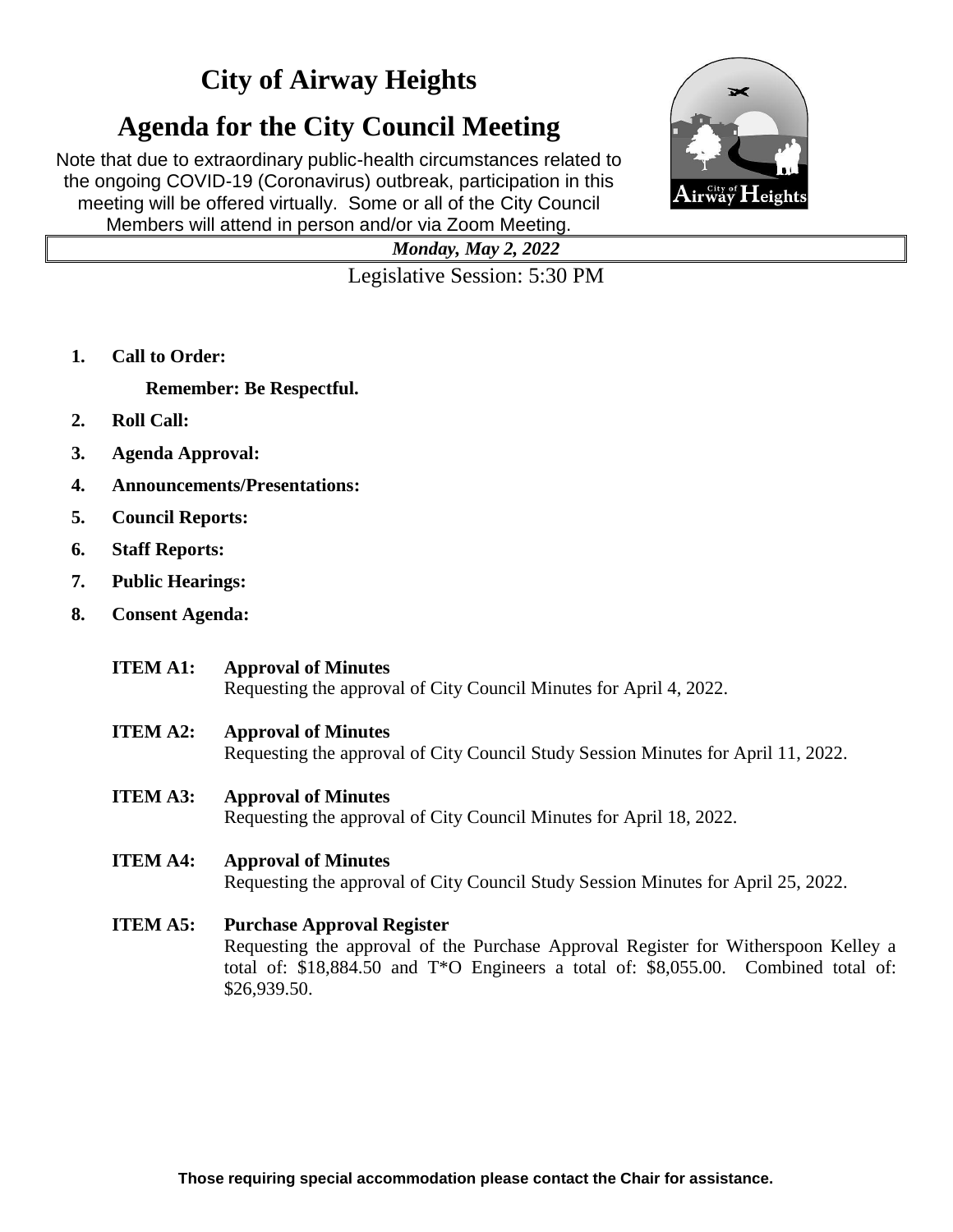#### 9. **Action Items:**

**ITEM B: Agreement with Lime for a Mobility Device Program in Airway Heights** Draft agreement with Lime for a mobility device program in Airway Heights

### **ITEM C: Appointment of Facilities Planning Committee Member** The City Council is asked to reorganize the facilities planning committee by appointing an additional Councilmember to it.

**ITEM D: Communications Consulting Agreement with Loomis Public Affairs**

An agreement with Loomis Public Affairs for communications consulting.

- **ITEM E: Award of Sewage Lift Station Modifications and 6th Street Lighting Project** The City Council authorized the completion of Hayden Road lift station improvements and the 6<sup>th</sup> Street lighting project. City staff recommend awarding the project to Midland Electric, Inc.
- **10. Ordinances:**
- **11. Resolutions:**

#### **ITEM F: Resolution 2022-008 Designation of Official Newspaper**

A resolution designating the Spokesman Review as the city's primary paper of record and the Cheney Free Press as the city's secondary paper of record.

- **12. Citizen Comments:**
- **13. Workshop:**
- **14. Executive Session:**
- **15. Adjournment:**

**Notice**: Individuals planning to attend the meeting who require special assistance to accommodate physical, hearing, or other impairments, please contact the Clerk-Treasurer at (509) 244-5578 as soon as possible so that arrangements may be made.

#### **Non-Discrimination Statement**

This institution is an equal opportunity provider and employer.

If you wish to file a Civil Rights program complaint of discrimination, complete the USDA Program Discrimination Form, found online at [http://www.ascr.usda.gov/complaint\\_filing\\_cust.html](http://www.ascr.usda.gov/complaint_filing_cust.html) or at any USDA office, or call (866) 632-9992 to request the form. You may also write a letter containing all of the information requested in the form. Send form or letter to USDA Director, Office of Adjudication, 1400 Independence Avenue S.W. Washington, D.C. 20250-9410, by fax (202) 690-7442 or email at [program.intake@usda.gov](mailto:program.intake@usda.gov)